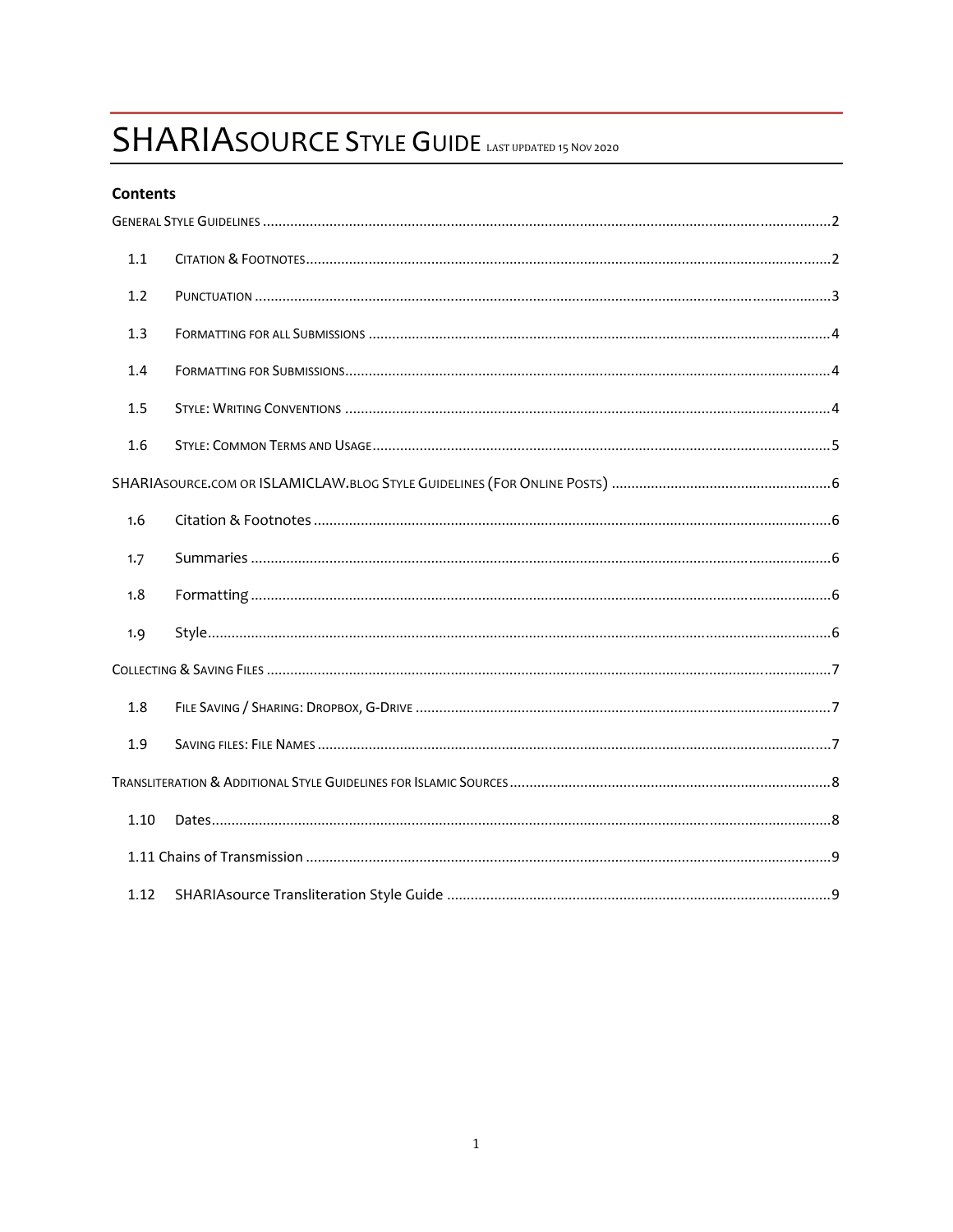# **GENERAL STYLE GUIDELINES**

# **1.1 CITATION & FOOTNOTES**

 **Bluebook or CMOS!** All elements of style and citations should generally adhere to *The Bluebook* [or analogous online *Indigo Book*] or to the *Chicago Manual of Style* (CMOS), 17th edition. The rule is: be consistent internally. If you are consistent and use common sense, that is typically fine. Here are some examples:

## **Bluebook**

**Article:** Roy P. Mottahedeh, *The* Shuʿûbîyah *Controversy and the Social History of Early Islamic Iran*, 7 INTERNATIONAL JOURNAL OF MIDDLE EAST STUDIES 161–82 (1976).

**Book:** ROY P. MOTTAHEDEH, LOYALTY AND LEADERSHIP IN AN EARLY ISLAMIC SOCIETY (1980).

**Case:** *Brown v. Board of Education of Topeka*, 347 U.S. 483 (1954) [See fuller model below for memos.]

*NB: There usually* is *no Bluebook citation form for early Islamic law cases.* You will typically cite a case by referring to a case name [which you may designate or enumerate] and/or citation of it in a book or larger work, as in the example below.

## **CMOS**

**Article:** Roy P. Mottahedeh, "The *Shuʿûbîyah* Controversy and the Social History of Early Islamic Iran," *International Journal of Middle East Studies* 7, no. 2 (1976): 161–82.

**Book:** Roy P. Mottahedeh, *Loyalty and Leadership in an Early Islamic Society* (Princeton,NJ: Princeton University Press, 1980).

**Case:** *The Case of the Falsely Accused Butcher*, in Intisar Rabb, *Doubt in Islamic Law: A History of Legal Maxims, Interpretation, and Islamic Criminal Law* (Cambridge: Cambridge University Press, 2015): 1– 5.

NB: We adopt a few modifications to the above style guides, provided here as 'exceptions' and in the *transliteration section below:*

#### **Exceptions**

- **Foreign terms.** All Latin, Arabic, or other foreign language words and phrases, except for i.e. and e.g. [which are always followed by commas], and even those in regular legal use, such as *prima facie*, should be *italicized* when used (*contra* Bluebook Rule 7). This is true for *dicta*, *en banc*, *ḥadīth*, *sharīʿ a*, etc*.* For Islamic law and history research, see guidelines on transliteration below. [*Contra* Bluebook Rules]
- **Emphasis.** Always indicate whether emphasis is added or in original source, through adding parentheticals: "(emphasis added)"or "(emphasis in original)" [*Contra* Bluebook Rule 5.2(d)(iii)]
- **Publisher information.** When a publisher gives multiple publication cities, provide all on draft documents; keep only the first for publication.

**EX:** (Leiden: Brill, 1998) [for publication] BUT (Leiden; Boston: Brill, 1998) [for drafts/first submissions]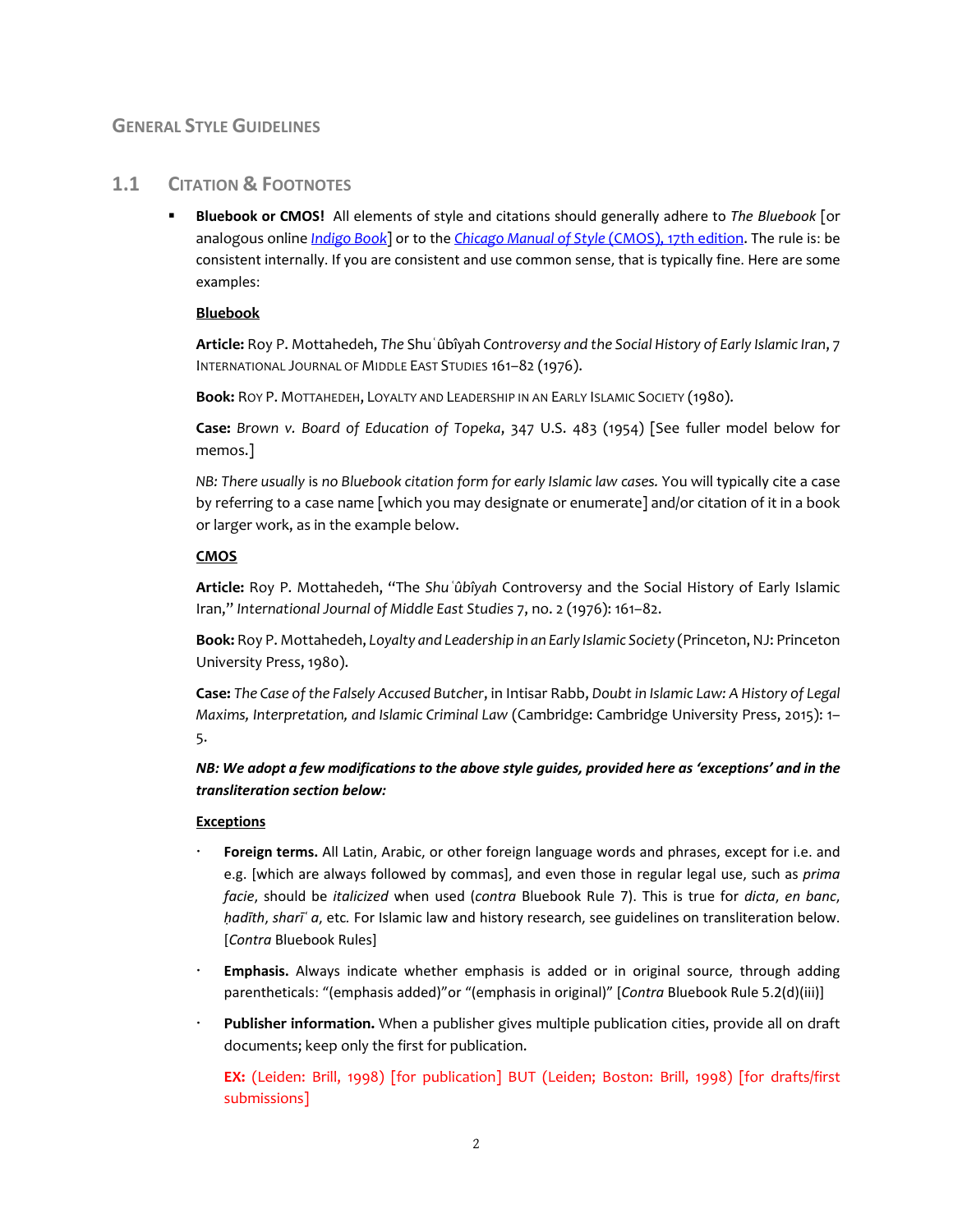If there is no publisher, insert n.p., nd where there is no date of publication, insert n.d.

EX: (Leiden, n.d.) or (n.p. : 1998) or (n.p., n.d.)

Page range. Provide inclusive page numbers for articles, book excerpts, other documents. Use a shortened form for a page number range with two or more digits within the same tens or hundreds or thousands range.

**EX1:** Roy P. Mottahedeh, "The *Shuʿûbîyah* Controversy and the Social History of Early Islamic Iran," *International Journal of Middle East Studies* 7, no. 2 (1976): 161–82 NOT … :161

**EX2:** 334–38 NOT 334–338 and NOT 334–8 1034–38 NOT 1034–1038 and NOT 1034–8 334–438 NOT 334–38 34–38 NOT 34–8

- **Pin cites.** It is almost never appropriate to cite generally to a case. Use pincites and use parentheticals (giving a one‐sentence description of the subject or argument for which you are citing the case or other source). This principle applies similarly to academic citations (articles, books, briefs) unless you mean to cite to the fact that an author has written the book or article cited.
- **Footnotes.** Use footnotes rather than endnotes, and include an alphabetized bibliography of sources cited at the end of any submission (even if you cite them in full in the footnotes).
- **Multiple citations in a footnote.** Please list multiple sources in a single footnote as follows:
	- List in reverse chronological order; and if published in the same year, in reverse order of source 'weight' (e.g., book then article then blog post) then by author last name
	- Separate each citation by a semi‐colon followed by a single space.

## **1.2 PUNCTUATION**

- **Spacing.** Use one space (not two) between sentences, and after a colon or semicolon. No spaces before or after hyphens and dashes.
- **Hyphens vs. dashes.** Distinguish between a hyphen (‐), an en‐dash (–), and an em‐dash (—) [two hyphens]. MS Word automatically creates an em‐dash from two consecutive hyphens (and it creates an en‐dash from a hyphen preceded and followed by a space).
	- Use a **hyphen** after definite articles in transliteration (e.g., al‐kitāb) and compound words or phrases (*e.g.*, pro‐choice), broad‐minded professors, hard‐working students).
	- Use an **en‐dash** to separate a span of numbers, as in a pinpoint cite or 'pin cite' (*e.g.*, 711–12).
	- Use an **em‐dash** for phrases interspersed in text, i.e., to offset a phrase—as a substitute for a comma.
- **Ellipsis.** No spaces between the three periods of an ellipsis, to avoid breaking it up. (Word automatically combines a series of three dots into a single, unbroken series of characters). Treat an ellipsis as a word (it is in fact a stand-in for a word or a series of words). Accordingly, at the end of a sentence, put a period after the ellipsis (resulting in four dots), but in the middle of sentence, do not.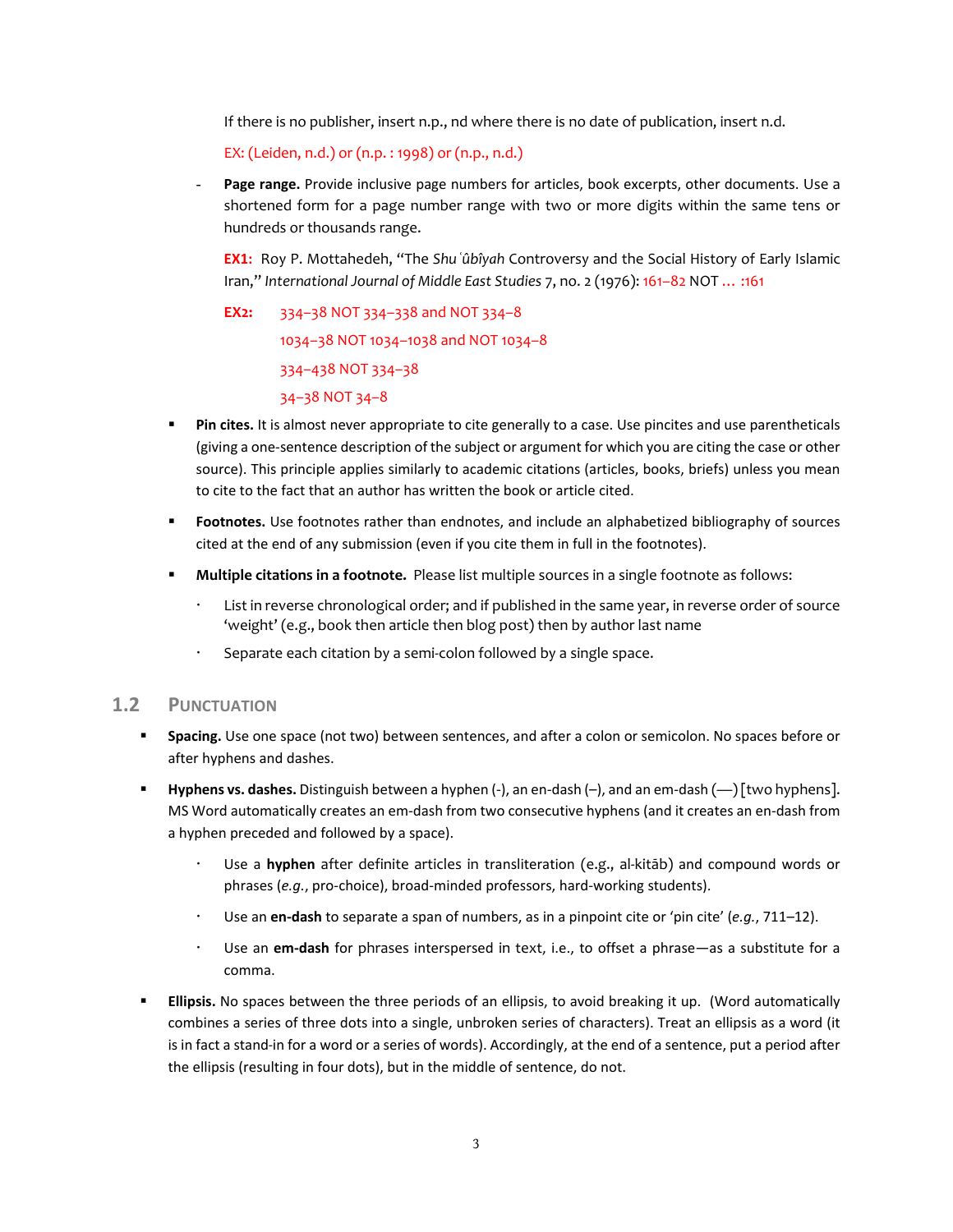## **1.3 FORMATTING FOR ALL SUBMISSIONS**

- **Description.** For all submissions other than memos, fill out the submission form OR make the first few lines of the document a description of what the document is. This description should be no more than 1‐3 lines. EX: This document provides a translation of a 12th‐century fatwā by Abū Ḥāmid al‐Ghazālī from [provide citation].
- **Use track changes in Word**, when making modifications; otherwise, Google Docs [which may thus be preferable] tracks your changes. One caveat: Google Docs is typically not good for use for texts with diacritics (for Islamic law research).

# **1.4 FORMATTING FOR SUBMISSIONS**

- **General formatting.** Any submission should be single-spaced, with 12 pt. font (of some standard Unicode type that accommodates diacritics:, e.g., Times New Roman, Cambria, Arial, Gentium) in the text, 10 pt. font in the footnotes, and 1-inch margins.
- **Pagination**. Place page numbers on all submissions (except for the first page)
- **Sections.** Articles, commentary, policy briefs, etc. may be divided into subsections that should be titled accordingly. Use your best judgment.
- **Links!** A lot of research / sources are now online; wherever possible, include links that will make it easy for the reader to click through and see the source itself, whether that means to a database, task management tool, file collection on one of our platforms, or a database.
- **Attachments.** Provide any necessary attachments and list a content list of them on a separate page or as part of your bibliography if more than one.

## **1.5 STYLE: WRITING CONVENTIONS**

#### **Writing style.**

 **Active voice.** Use an active, direct voice whenever possible, i.e., note who is doing what to whom or what, following a noun‐verb‐object format. (Avoid the passive!)

EX: "The Court held or decided …"

NOT: "It was held that …."

- **Make sentences short and direct.** A sentence with more than two clauses, or over 2.5 lines can almost always be broken apart and thereby improved.
- **Capitalization:**
	- Capitalize "District Court" and "Court" when referring to a specific court. Do not capitalize either when referring generally to district courts or courts.
	- Capitalize "Plaintiff," "Appellant," "Respondent," and the like when referring to a specific party in a case.
	- Capitalize "Government" when referring to the federal government.
	- Capitalize formal titles, e.g., "Minister of Justice," "Attorney General," or "Grand Muftī", but not minister, attorney general, or muftī when referring simply to the role.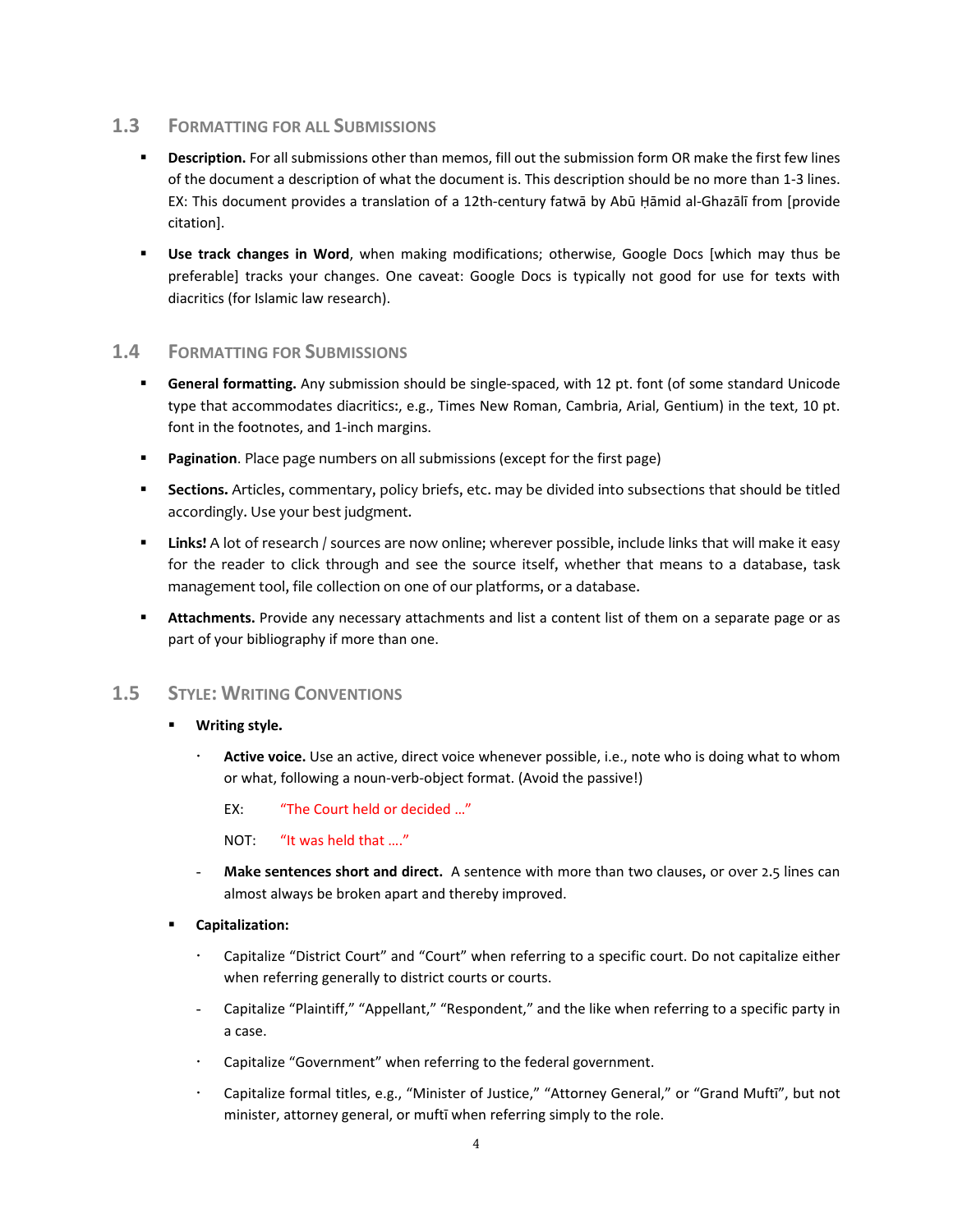- Capitalize the first letter of a transliterated text or name when it comes at the beginning of a sentence in the main text, e.g., "Al-Subkī held that ...," but not in citations, e.g., "al-Subkī, *Fatāwā*, 3:125."
- **Party or author names:**
	- Full names on first mention. List the full party or author name in the introduction / short answer or upon first mention in memos or other papers.
	- Use "The Plaintiff" or "The Defendant" NOT "Plaintiff", etc., in a sentence.

## **1.6 STYLE: COMMON TERMS AND USAGE**

NB: When in doubt, use *Garner's Modern American Usage*.

- " "without merit"  $-$  to be "without merit" a case must be very, very weak. "Unpersuasive" is the preferred term.
- "whether" not "whether or not" "whether" contains its own uncertainty; thus the "or not" is superfluous.
- " "feel" only use when associated with some emotion or tactile sense: i.e., rarely, if ever, in legal and historical writing outside of those contexts.
- "that" and "which" use "that" to introduce a restrictive clause, *i.e.*, one that is necessary to identify the person, things, or idea to which the clause refers. Use "which" to introduce a non-restrictive clause, *i.e.*, one that is not necessary to identify the thing the sentence modifies. Separate "which" clauses with a comma. (Think of it this way: you can lose the 'which' clause and still have a complete sentence.)
	- EX: Here is the report that caused so much furor!

The report, which caused so much furor, is lost.

- " Avoid ending one sentence with a name/noun and begin the next sentence with that same name/noun. Begin the new sentence with a word that describes or references the last-mentioned name instead.
	- EX: "Smith sued Cooper & Sully LLC. The firm removed the offending obstruction in an attempt to encourage Smith to settle instead." OR "Ibn Jamāʿa launched a campaign to convince Mālikī and Ḥanafī jurists in Damascus to prosecute Ibn Makkī. The latter insisted that he was innocent."
	- NOT: "Smith sued Cooper & Sully LLC. Cooper & Sully LLC removed the offending obstruction in an attempt to encourage Smith to settle instead." OR "Ibn Jamāʿa launched a campaign to convince Mālikī and Ḥanafī jurists in Damascus to prosecute Ibn Makkī. Ibn Makkī insisted that he was innocent."
- Use "clear/clearly", "obvious/obviously", or "rationally" only when a matter really is clear, obvious, or rational.
- "It is fine to use "as" in place of "because," and in some cases preferable. But avoid using "since" to mean "because." Since better refers to time.
- Do not use "of" after "regardless." Thus, "regardless whether" is correct. Irregardless is not a word.
- Do not use "of" after "myriad." Thus "myriad developments" [or "a plethora of developments"] but NOT "a myriad of developments"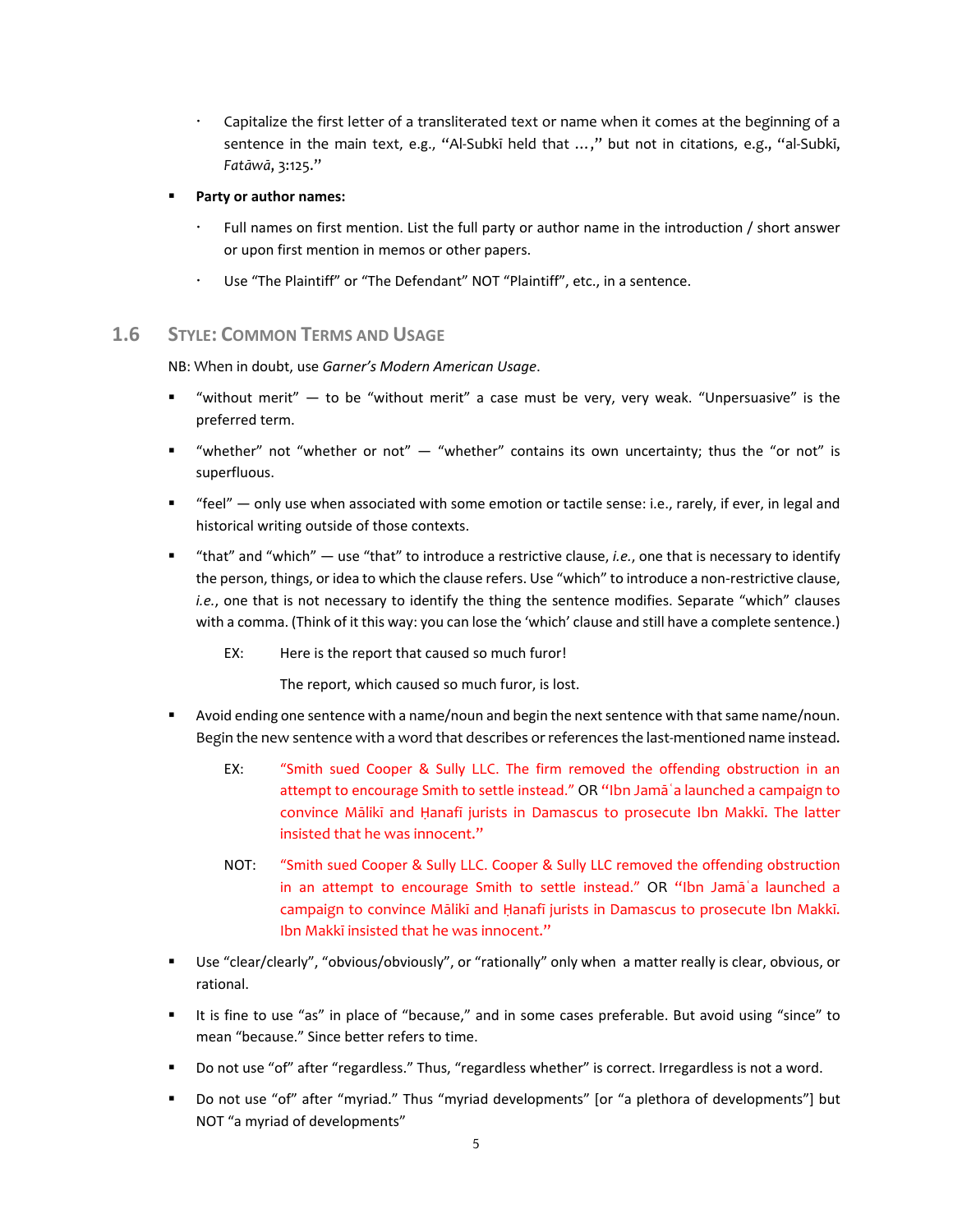- Use on the correct verb or descriptor for the person or institutions issuing a decision.
	- In U.S. law, trial courts "find," "hold," "grant," and "deny." Appellate courts "decide," "determine," "conclude," "affirm," "reverse," "vacate," "uphold," "remand," and "hold;" they do not generally "find," "grant," "convict," or "deny."
	- In Islamic law, analogously: courts "find," "hold," "grant," "deny," "acquit," "convict," or "issue a decision [or judgment]." Jurists "decide," "determine," "conclude," AND they "agree," "announce," or "provide an opinion." Fatwā councils or jurists or scholars, medieval and modern, "conclude," "determine," "argue;" they do not "rule," "hold," or "decide." They do not, unless acting as judges, "affirm," "reverse," "hold," or "convict."

**SHARIASOURCE.COM OR ISLAMICLAW.BLOG STYLE GUIDELINES (FORONLINE POSTS)**

#### **1.6 Citation & Footnotes**

 Rather than id. or supra, use a *full citation* upon first mention, and *short citation* with pincite (Author, Short Title, Page number(s)) on subsequent mention. For short citation authors, use the name by which scholars most commonly identify authors, and typically used in primary or secondary literature (*shuhra*). For short citation titles, use the commonly known short titles again from the literature or use your best judgment to choose the first word or a meaningful part "of the full title.

> EX: Full citation: Zayn al‐Dīn Ibrāhīm Ibn Nujaym, *al‐Ashbāh waʾl‐naẓāʾir*, ed. Muhammad Mutīʿ al-Ḥāfiẓ (Damascus: Dār al-Fikr, 1983). Short Citation: Ibn Nujaym, *Ashbāh*, 536

- For citations to documents in the SHARIAsource ecosystem, provide a link to the source in the relevant text, and provide a footnote with a full citation.
	- EX: Paul Lee, *Cost Benefit Analysis of Islamic Finance Models*, SHARIAsource (June 11, 2015).

#### **1.7 Summaries**

- **Summaries.** Every primary source uploaded should have a summary, comprising no more than 3–10 lines. A summary for a primary source document should identify the issuing institution or person and provide a brief overview about the content, purpose, or effect of the document.
- **1.8 Formatting**
	- **General formatting.** Each new post will generally follow the above formatting parameters: singlespaced, 12 pt. font. On the SHARIAsource [or Blog] interface, the font type and style is automatic.
	- **Footnotes.** While footnotes are automatic on the Blog, on the SHARIAsoruce portal, you must enter footnotes for each post manually. Please consult further documentation or Training Video for instructions.

#### **1.9 Style**

**Style.** Follow that of the general style guidelines. See above.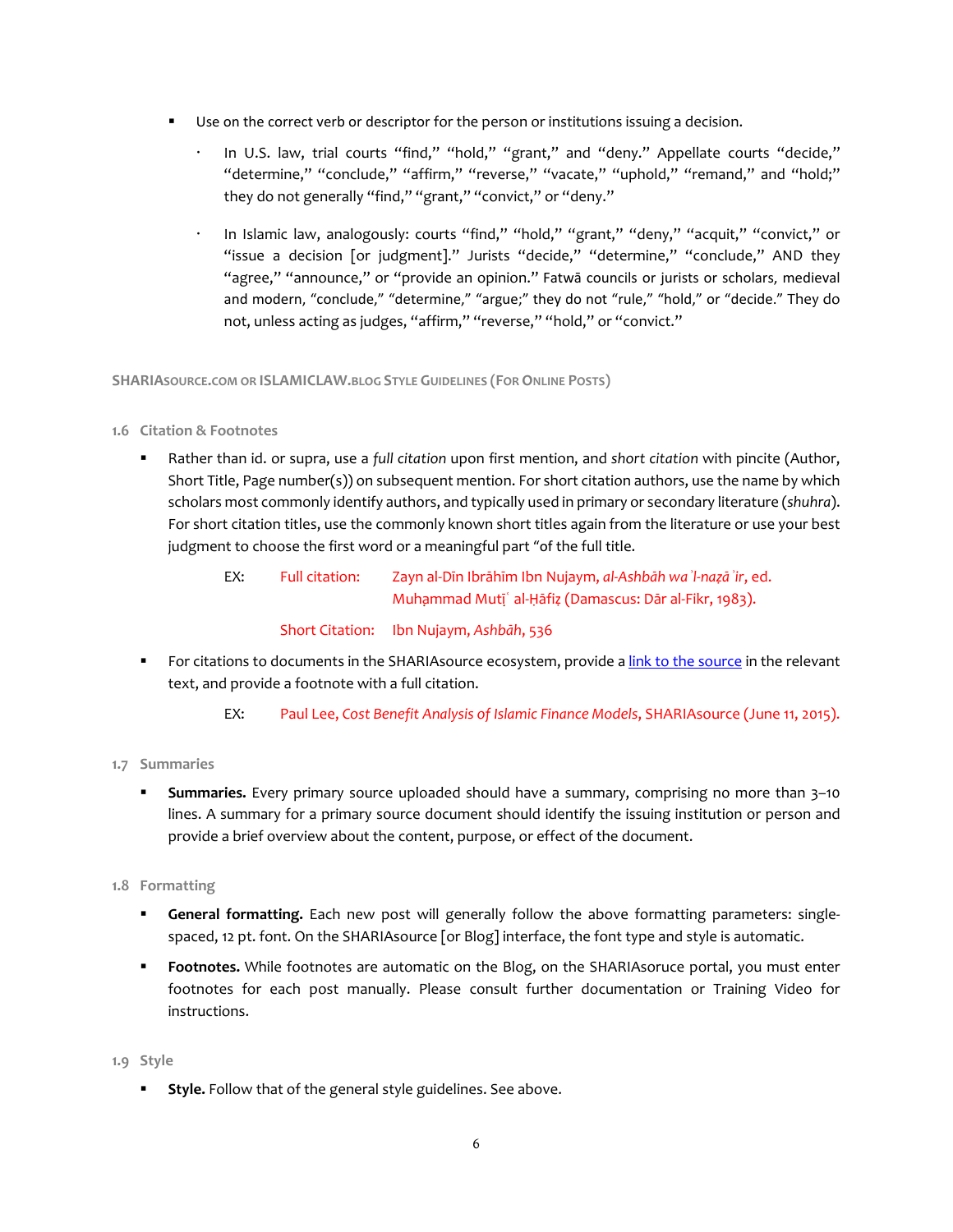# **COLLECTING & SAVING FILES**

Please accompany all submissions with all (relevant) sources on which you relied to create it. The best practice is to upload any sources on which you rely to the SHARIAsource portal, to which you link in your analysis.

# **1.8 FILE SAVING / SHARING: DROPBOX, G‐DRIVE**

- **File Saving & sharing File Platforms.** We use Dropbox [or GoogleDrive] to save and share files. If you are working on PIL or SHARIAsource projects, you will receive an invitation to join the folder relevant to the work you are doing; if you have not already, you should set up a Dropbox account (free) at dropbox.com or a gmail account, and test it to ensure that you can view and save files to the shared folder from your computer.
- **File Saving / Scanning Format: Primary and Secondary sources.** Often, you will be collecting primary sources (legal documents, court records, contracts, *fatwā*s, etc.) and secondary sources (articles, commentary) in connection with your research. Whenever possible, you should obtain and save electronic, PDF versions (and/or JPGs for manuscripts). If you have to obtain a hard copy (as in book collections or cases copied from reporters that are not online), please scan the case or article in hi‐res PDF format (300dpi or higher). Hi‐res is important as it will allow Arabic OCR tools (in development) to process the document and convert into readable text.
	- For Islamic law primary sources, esp. Arabic-language works, please consult the Open-ITI Corpus [for plain text] and for other sources and formats, use the finding aids provided in the Harvard online guides for remote research in Islamic law, Middle East and Islamic Studies, and Arabic monographs. NB: *When scanning or otherwise creating PDFs excerpts from books, alwaysscan the title page [with volume number, where relevant] and copyright page, and append them (in that order) to the front of the excerpt.*
	- For Islamic law secondary sources, good go-to places include the databases HeinOnline or J-STOR and now HathiTrust [with Pandemic temporary access to many sources, w/an HUID login]. If articles do not appear on these databases, you may have to look for a specialized database (e.g., IngentaConnect, which has *Islamic Law and Society* articles), and sometimes SSRN also has articles as they appear in the printed edition.
	- For U.S. law, good go-to places for cases are Caselaw Access, Westlaw, and SCOTUSblog. For article or case collections (and other legal documents, such as briefs, etc.), always obtain PDFs of the original source as it appeared in the published/printed edition. For that purpose, the preference for US cases is the "West Reporter Image" on Westlaw, and if not, PDFs of slip opinions. The same is true for analogs on Islamic law databases. [For public / portal postings, please obtain the slip opinion from the court or a non‐copyright protected opinion. Westlaw PDFs are copyrighted protected, because of the addition of proprietary case headers and notes.]

## **1.9 SAVING FILES: FILE NAMES**

 **Cases & Primary Sources.** Save *cases* and other legal documents (e.g., petitions, amicus briefs, case briefs, etc.) in the following filename format

#### YEAR Court - PartyX v. PartyY (Type of File)

EX: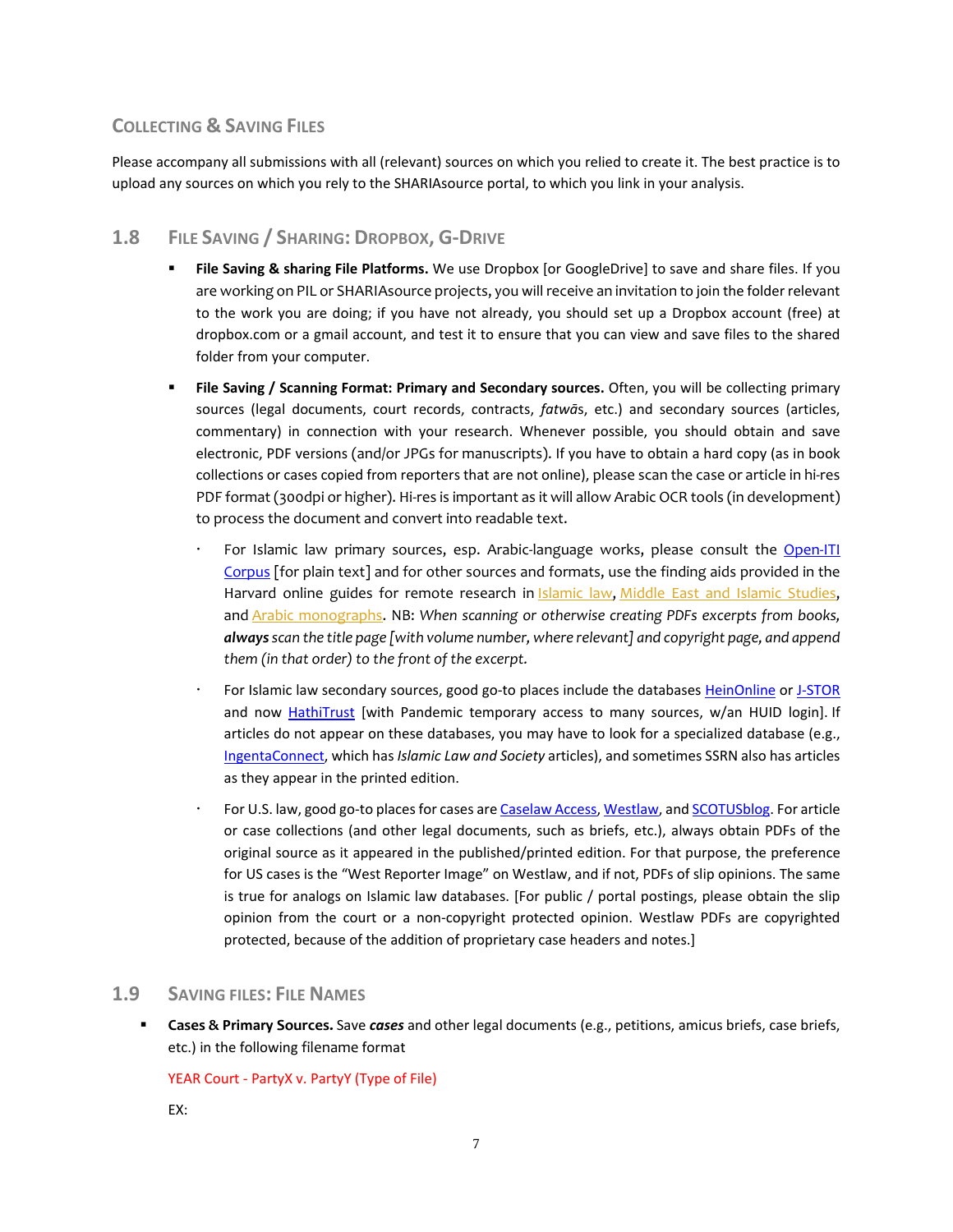2011 10th Cir ‐ Awad v. Ziriax et al. (Plaintiff‐Appellee Response Brief)

1987 US ‐ O'Lone v. Shabazz (opinion) [US = US Supreme Court]

1978 S. Ct. India – Mohd. Ahmed Khan v. Shah Bano Begum

 **Books.** Save books or book excerpts from contemporary and medieval primary sources following a general format that provides the author name + the death date for medieval authors or author name + publication date for modern authors; the title; and adds the publication year separately for medieval authors and page numbers for excerpts, as follows:

Monographs [Medieval / Primary Sources] Ibn Nujaym d. 970 – Ashbāh – 1983 [author short name + d. <death date> – short title – year of publication] Monographs [Contemporary] Rabb 2015 – Doubt in Islamic Law [author last name + year of publication – Short Title]

Monograph Excerpts Sezgin 1974 excerpt – Geschichte des arabischen Schrifttums vol 5 – pp 10‐11 [author + year – title + vol – pages]

Edited Volumes Fadel and Monette eds 2019 ‐ Muwaṭṭaʾ  $[$ editor name $(s)$  + "eds" + year of publication – short title $]$ 

**Articles.** Save *articles* files in the following format:

AuthorLastName YEAR –DATE – Short Title [Feel free to shorten to something recognizable]

EX: Jackson 2011 – On Jihad in Islamic Law

Gluck and Posner 2018 – Statutory Interpretation on the Bench

# **TRANSLITERATION & ADDITIONAL STYLE GUIDELINES FOR ISLAMIC SOURCES**

In addition to the conventions that apply above, there are a few stylistic conventions to follow for all submissions or posts referring to Islamic law or legal history, especially where it involves foreign languages or special terminology. Arabic and other foreign language terminology should adhere to the SHARIAsource transliteration system, which is a modified version of a combined IJMES and Library of Congress (LOC) set of citation styles (i.e., without diacritics if you don't know them; but if you do know them, follow the LOC style)—as provided below.

Arabic and other foreign language terminology should generally adhere to the Library of Congress (LOC) transliteration style or, with special exceptions for those who don't know Arabic, to a modified LOC citation style (i.e., without diacritics)—as provided below, with the following modifications.

# **1.10Dates**

 **AH/CE Dates.** Follow the AH/CE style for citing death and publication dates (for example, 941/1534 or 941/1534–5 and  $2^{nd}/8^{th}$  century). Where only singular dates are available or necessary, they should be to CE. We also adopt the following conventions: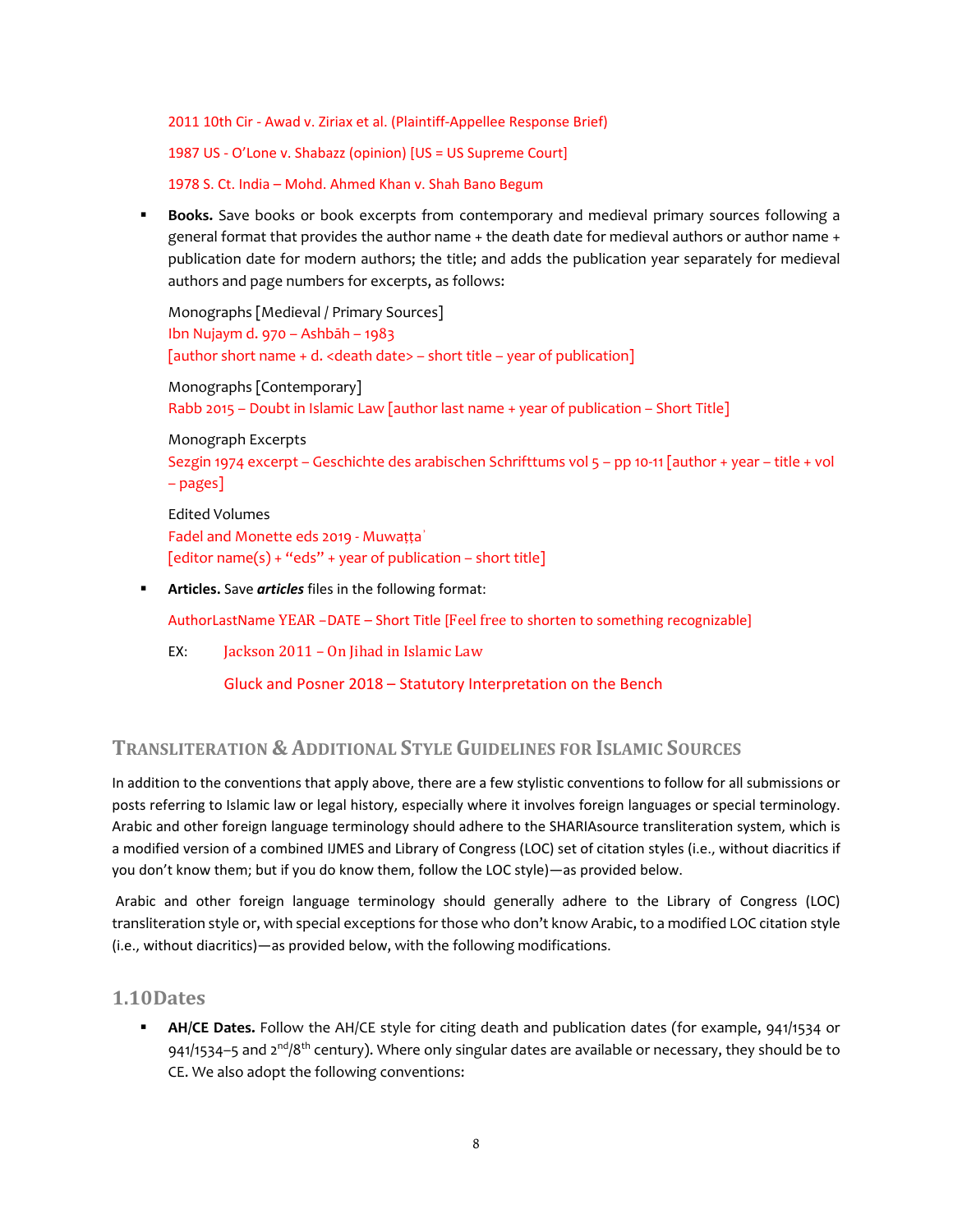- use one digit for alternative years given as date ranges, that is, successive CE years representing the span of possible years for a definitive Hijrī year, and vice‐versa; but use two digits for the second in a series of page ranges.
- provide AH and CE death dates upon first mention in each chapter in the format AH/CE, and typically refer to CE whenever dates appear alone.

# **1.11 Chains of Transmission**

## **Use the following format:**

"According to Mālik, Nāfiʿ [reported] from / that ʿUmar Ibn al‐Khaṭṭāb wrote to his governors..."

Where "from" is used after the first bracketed text for however many narrators there are in the chain. And that way we largely retain the editors' use of "from"  $-$  changing only the first to "According to", and inserting only one bracketed "[reported]", and leaving all other verbs used as‐is to retain a sense of the original Arabic as well as the ambiguity in muʿanʿan attributions in most isnads.

# **1.12 SHARIAsource Transliteration Style Guide**

For transliteration, weall articles should adhere to the following SHARIAsource style guide, which is a modified form of the *International Journal for Middle Eastern Studies(IJMES)*, which departs somewhatfrom the American Library Association and Library of Congress (ALA‐LC) transliteration conventions, and from the *Encyclopaedia of Islam* transliteration conventions.*see IJMES transliteration chart)*:

- **Fully translate all technical terms** from languages using non‐Roman alphabets with diacritics, following the diacritical conventions below, which typically exclude vowel endings (except for Qurʾān and poetry). This includes names of persons, places, and titles of books. The only exceptions to this rule are common place‐names such as "Mecca" (NOT Makka) or "Iraq" (NOT ʿIrāq); or people with Arabic names that already have English renderings such as Mohammad Fadel (NOT Muḥammad Fāḍil). Authors are responsible for the consistency and accuracy of their transliteration.
- **Definite articles and names**
	- Omit the initial definite article from proper names or places when mentioned alone except when that article is a commonly known part of the proper name (thus, al‐Mutawakkil, but Balādhurī)
	- Use a lower case "b." for ibn or bin ("son of") and "bt." for bint ("daughter of"), but write out each when beginning a name or when a part of the name by which a figure is best known (thus, Ibn Hanbal or Ahmad Ibn Hanbal or Bin Bayyah; but Muhammad b. Ahmad al-Dhahabī)
	- Inflect the word "Abū" when it follows "ibn" or "bin," as the resulting name spellings without the inflection (e.g., ʿAlī b. Abū Ṭālib instead of the correct ʿAlī b. Abī Ṭālib) will likely irk specialistreaders and hamper nonspecialists' efforts to locate the names in reference works and other sources.
	- Connect the definite article al‐ to what follows with a hyphen. Note the exceptional treatment of prepositions: li-, wa-, ka-, and bi-, but not fa- [because it does not *normally* connect to nouns].
		- li‐ followed by a definite article: lil‐Shirbīnī NOT li‐al‐Shirbīnī or li al‐Shirbīnī
		- wa‐ followed by a definite article = waʾl‐naẓāʾir NOT wa‐al‐naẓāʾir or wa al‐naẓāʾir
		- bi‐ followed by a definite article = biʾl‐shubahāt NOT bi‐al‐shubahāt
		- ka- followed by a definite article = ka<sup>'</sup>l-ma`rūf NOT ka-al-ma`rūf
		- BUT fa‐ :fa‐man, li‐faqīh, wa‐yabqā